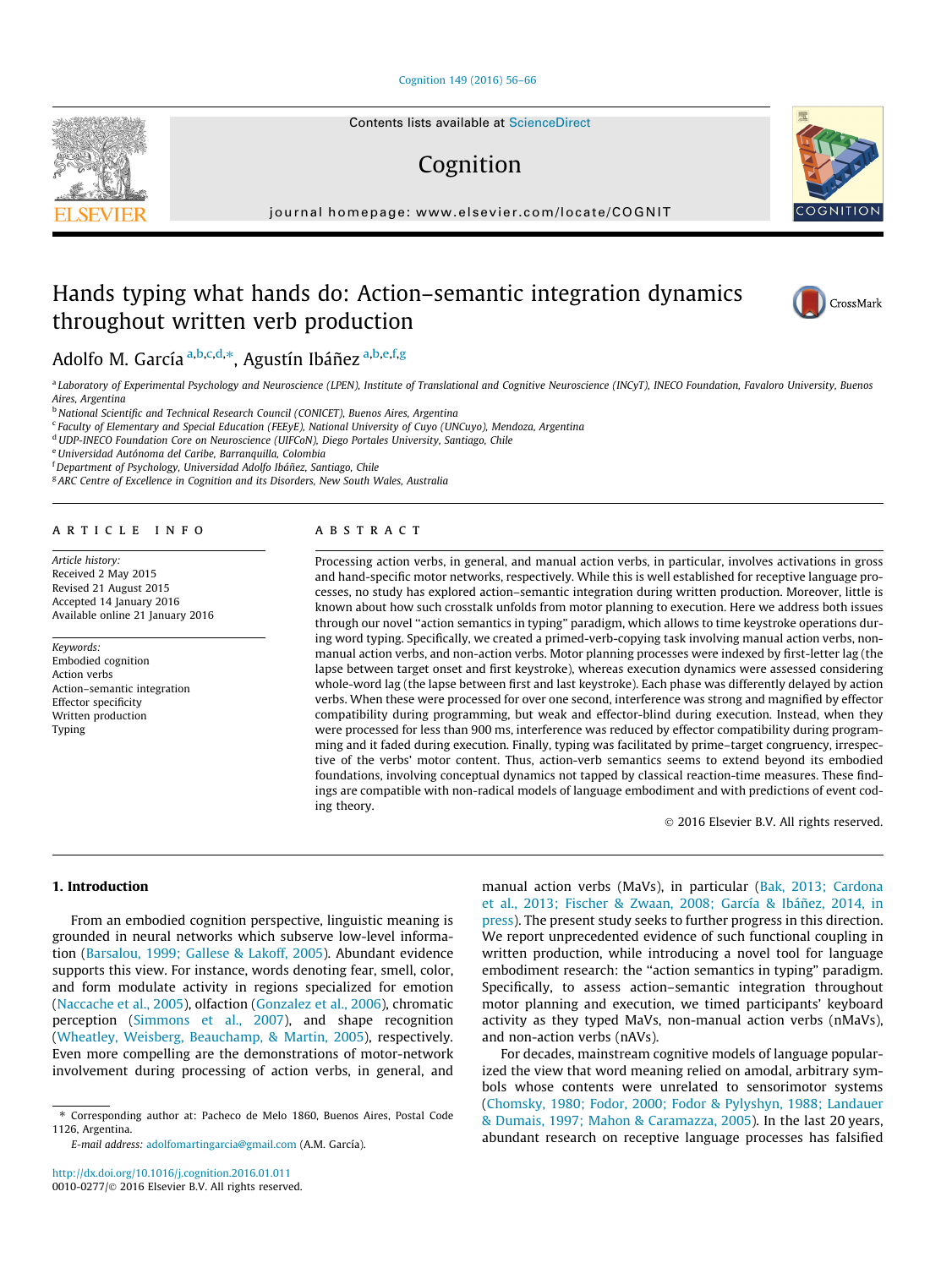this view. Comprehension of action verbs largely relies on motornetwork activity, as shown in clinical [\(Bak, 2013; Cardona et al.,](#page--1-0) [2014; Desai, Herter, Riccardi, Rorden, & Fridriksson, 2015;](#page--1-0) [Fernandino et al., 2013; García & Ibáñez, 2014, in press; Ibanez](#page--1-0) [et al., 2013; Kargieman et al., 2014; Melloni et al., 2015](#page--1-0)), neuroimaging ([Dalla Volta, Fabbri-Destro, Gentilucci, & Avanzini,](#page--1-0) [2014; De Grauwe, Willems, Rueschemeyer, Lemhofer, &](#page--1-0) [Schriefers, 2014; de Vega et al., 2014](#page--1-0)), and behavioral [\(Shiller](#page--1-0) [et al., 2013\)](#page--1-0) studies. Furthermore, such grounding is effectorspecific. For example, MaVs elicit somatotopic activations in motor and premotor regions ([Aziz-Zadeh, Wilson, Rizzolatti, & Iacoboni,](#page--1-0) [2006; Buccino et al., 2005; Hauk, Johnsrude, & Pulvermuller,](#page--1-0) [2004; Oliveri et al., 2004; Papeo, Vallesi, Isaja, & Rumiati, 2009;](#page--1-0) [Pulvermuller, Shtyrov, & Ilmoniemi, 2005; Tettamanti et al.,](#page--1-0) [2005](#page--1-0)), and they differentially modulate reaction times ([Bergen,](#page--1-0) [Lau, Narayan, Stojanovic, & Wheeler, 2010; Dalla Volta, Gianelli,](#page--1-0) [Campione, & Gentilucci, 2009; Dalla Volta et al., 2014; Mirabella,](#page--1-0) [Iaconelli, Spadacenta, Federico, & Gallese, 2012; Sato, Mengarelli,](#page--1-0) [Riggio, Gallese, & Buccino, 2008; Spadacenta, Gallese, Fragola, &](#page--1-0) [Mirabella, 2014\)](#page--1-0) and kinematic variables ([Dalla Volta et al., 2009\)](#page--1-0) for manual responses.

While motor resonance is well established in receptive language tasks, there seems to be no evidence for it during written production. In this sense, action–semantic integration effects cannot be a priori assumed to emerge in this modality as well. The neurofunctional mechanisms involved in writing are different and dissociable from those supporting reading and oral comprehension [\(Dehaene &](#page--1-0) [Cohen, 2011; Luzzatti, Colombo, Frustaci, & Vitolo, 2000; Norton,](#page--1-0) [Kovelman, & Petitto, 2007; Rapcsak & Beeson, 2004\)](#page--1-0). Moreover, unlike the latter skills, writing is not a ballistic process which is automatically triggered by verbal stimuli ([Margolin, 1984](#page--1-0)). Such distinctive characteristics warrant the overarching questions addressed in this paper: does action–semantic integration also emerge during written production? And if that is the case, does it also operate in an effector-specific fashion? Confirmatory evidence would suggest that action-verb processing depends on relevant motor networks irrespective of modality. Instead, failure to find motor resonance during written production would suggest that language embodiment occurs only for ballistic, unplanned verbal processes. Building on findings of effector-specific resonance during oral production [\(Barbieri, Buonocore, Volta, & Gentilucci, 2009;](#page--1-0) [Bernardis & Gentilucci, 2006; Chieffi, Secchi, & Gentilucci, 2009;](#page--1-0) [Fargier, Menoret, Boulenger, Nazir, & Paulignan, 2012; Kritikos,](#page--1-0) [Dozo, Painter, & Bayliss, 2012; Rodriguez, McCabe, Nocera, &](#page--1-0) [Reilly, 2012\)](#page--1-0), here we align with the former hypothesis.

On such an assumption, we also advance specific predictions regarding the time course and functional nature of embodiment effects during writing. Previous studies have shown that motor resonance induced by MaVs may either delay [\(Bergen et al., 2010;](#page--1-0) [Boulenger et al., 2006; Kemmerer, Miller, Macpherson, Huber, &](#page--1-0) [Tranel, 2013; Mirabella et al., 2012; Nazir et al., 2008; Sato et al.,](#page--1-0) [2008; Spadacenta et al., 2014\)](#page--1-0) or facilitate [\(Boulenger et al.,](#page--1-0) [2006; Dalla Volta et al., 2009; Dalla Volta et al., 2014; Nazir](#page--1-0) [et al., 2008](#page--1-0)) planning and execution of manual movements. As proposed by various authors [\(Borreggine & Kaschak, 2006;](#page--1-0) [Diefenbach, Rieger, Massen, & Prinz, 2013; Richardson, Spivey, &](#page--1-0) [Cheung, 2001](#page--1-0)), these results may be reconciled by the theory of event coding (TEC, [Hommel, Musseler, Aschersleben, & Prinz,](#page--1-0) [2001](#page--1-0)), a framework which accounts for several motor planning phenomena through a distinction between 'feature activation' and 'feature integration' stages. When features are activated, but not yet integrated into a full simulation of an event, actions which also evoke such features are primed and executed faster. Instead, when features have been activated sufficiently long, they are integrated into a full simulation and become temporarily unavailable to other processes. Following this framework, a MaV would activate several features related to manual actions. If one such action (e.g., typing) is initiated after the features have been integrated, it will be delayed. However, if the action starts before the features have been bound into a full simulation, then it will be facilitated. In other words, we propose that longer intervals between MaVs and typing initiation will favor interference, whereas shorter intervals should promote facilitation.

Finally, we will explore how motor resonance unfolds in the transition from motor planning (pre-action-onset processes) to execution (post-action-onset processes). Although both stages involve online control, they depend on partially different cognitive resources ([Glover, Rosenbaum, Graham, & Dixon, 2004; Hommel](#page--1-0) [et al., 2001](#page--1-0)). Studies on arrow blindness show that the integration of directional information may yield distinctive effects confined to the functional lifetime of action planning ([Wuhr & Musseler, 2001\)](#page--1-0). Also, tasks involving words ([Glover & Dixon, 2002\)](#page--1-0) and visual illusions [\(Glover & Dixon, 2001](#page--1-0)) show that significant effects on early phases of reaching and grasping tend to decrease and approach zero value by the time movements end. More particularly, ([Mirabella et al., 2012](#page--1-0)) showed that MaV-induced interference on action initiation may dissipate as the motor routine unfolds. Accordingly, while both phases share several functional properties, we propose that significant effects observed during action planning will attenuate or even disappear as the response is fully deployed. We further surmise that the attenuation of embodiment effects will give room to non-motor-specific semantic effects [\(Toni, de](#page--1-0) [Lange, Noordzij, & Hagoort, 2008](#page--1-0)).

In sum, we advance three interrelated hypotheses. First, actionverb typing will yield broad and effector-specific motor resonance. Second, such resonance will manifest as interference when the interval between MaV presentation and typing initiation is long, but it will lead to facilitation at shorter intervals. Third, the above effects will tend to disappear in the transition from motor planning to typing execution, giving room to non-embodied semantic effects.

Here we address these issues through our novel ''action semantics in typing" paradigm, which seamlessly integrates receptive and productive language processes. In this first application, we used the paradigm to create a primed-verb-copying task. Specifically, we logged participants' keystroke times as they read and typed MaVs, nMaVs, and nAVs. Our analysis focused on two variables: firstletter lag (FLL, the lapse between target onset and first keystroke) and whole-word lag (WWL, the lapse between first and last keystroke). By comparing FLL and WWL for each verb type, we explored motor- and/or effector-specific effects during action planning and execution, respectively. Then, by examining prime–target congruency effects across conditions, we aimed to assess the role of nonmotor-specific conceptual mechanisms throughout the process. In particular, the emergence of priming effects for same-category pairs – characterized by conceptual feature overlap – may reveal if and when non-motor semantic information plays a role during the task.

More generally, note that the written mode naturally engages manual activity during language processing, without the need to introduce dual-task contexts through language-irrelevant actions (such as object gripping, grasping, or displacement). Exploiting this scenario seems desirable, since dual tasks may increase reliance on executive functions, which are asymmetrically engaged by different word classes ([Bocanegra et al., 2015\)](#page--1-0). In brief, in this study, we aim to foster understanding of language embodiment and its temporal dynamics through a simple, ecologically valid task.

#### 2. Materials and methods

#### 2.1. Participants

Forty-four healthy adults carried out the experimental task and then completed an ad hoc questionnaire. The latter included demo